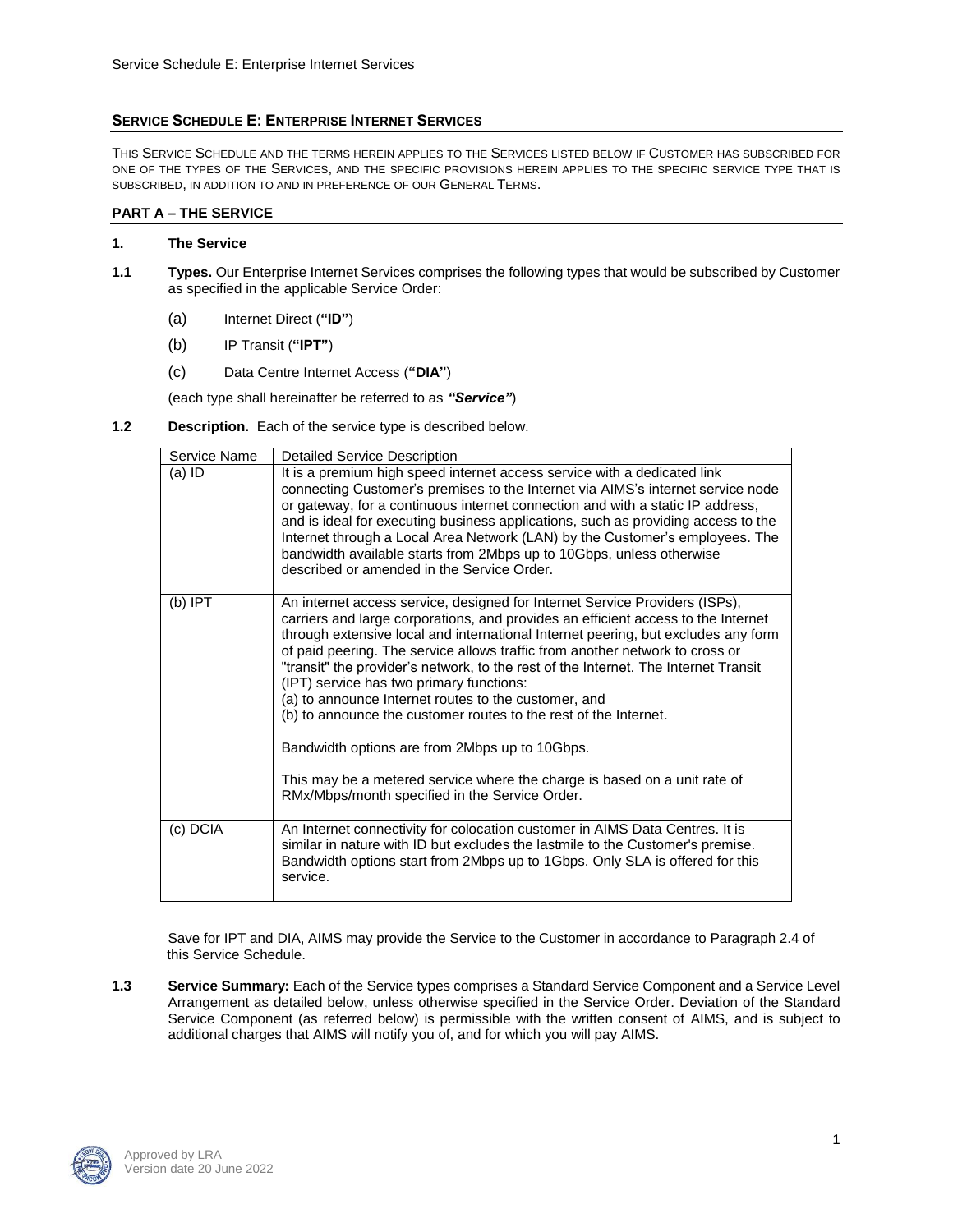| Service Name | What AIMS will provide the Customer for each Service type<br>("Standard Service Components")                                                                                                                                                                           | Service Level<br>Arrangement ("SLA")                                                              |
|--------------|------------------------------------------------------------------------------------------------------------------------------------------------------------------------------------------------------------------------------------------------------------------------|---------------------------------------------------------------------------------------------------|
| $(a)$ ID     | (1) Provisioning of an Access Line from the nearest node of<br>the AIMS Network to each of the Customer's Service<br>Locations, not being more than 300 meters, together with the<br>installation of Service Equipment at each of the Customer's<br>Service Locations. | If ID is a single fibre<br>single homed<br>configuration, SLA is<br>99.7% network<br>availability |
|              | (2) The Access Line will be a single fibre single homed<br>configuration.                                                                                                                                                                                              | If ID is a dual fibre<br>dual homed<br>configuration, SLA is                                      |
|              | (3) Provide appropriate cabling to connect the Service<br>Equipment at the standard cables lengths.                                                                                                                                                                    | 99.9% network<br>availability                                                                     |
|              | (4) Standard performance reports are available in AIMS's self<br>care portal where Customer may view the reports.                                                                                                                                                      |                                                                                                   |
| $(b)$ IPT    | (1) Installation and provisioning of an Access Line from the<br>nearest node of the AIMS Network to the Customer's Service<br>Location in Malaysia, not being more than 300 meters.<br>(2) The Access Line will be a single fibre single homed                         | SLA is 99.7% network<br>availability                                                              |
|              | configuration.                                                                                                                                                                                                                                                         |                                                                                                   |
|              | (3) Service Equipment installed at each of the Customer's<br>Service Locations.                                                                                                                                                                                        |                                                                                                   |
|              | (4) Provide appropriate cabling to connect the Service<br>Equipment at the standard cables lengths.                                                                                                                                                                    |                                                                                                   |
| (c) DIA      | (1) Installation and provisioning of an Access Line from the<br>nearest node of the AIMS Network to the AIMS Data Centre<br>in Malaysia, not being more than 300 meters.                                                                                               | SLA is 99.7% network<br>availability                                                              |
|              | (2) The Access Line will be a single fibre single homed<br>configuration.                                                                                                                                                                                              |                                                                                                   |
|              | (3) Service Equipment installed at each of the Customer's<br>Service Locations and provide appropriate cabling to connect<br>the Service Equipment at the standard cables lengths.                                                                                     |                                                                                                   |
|              | (4) Provide appropriate cabling to connect the Service<br>Equipment at the standard cables lengths.                                                                                                                                                                    |                                                                                                   |

# **1.4 Service Resiliency Options**

If Customer selects one of the following resiliency options in the applicable Service Order then against each type of resiliency option selected the following conditions shall apply and AIMS will provide, or procure, or procure on behalf of the Customer, from third party licensed network service providers to provide you with the selected resiliency option in accordance with this Service Schedule. If none are selected the Standard Service Components will apply

| <b>Resiliency Option</b>  | Applicable Conditions to modify the Standard Service Components         |
|---------------------------|-------------------------------------------------------------------------|
| 1. Dual Fibre + Single    | (1) AIMS will provide two fibre Access Lines from a Service Location to |
| Homed                     | AIMS's Network which is along the same path.                            |
|                           | (2) The two fibre Access Lines will be connected to a single Service    |
|                           | Equipment at the Service Location and at the AIMS's Network.            |
| 2. Dual Path + Single     | (1) AIMS will provide two fibre Access Lines from a Service Location to |
| Homed                     | AIMS's Network along two different paths.                               |
|                           | (2) The two fibre Access Lines will be connected to a single Service    |
|                           | Equipment at the Service Location and at the AIMS's Network.            |
| 3. Dual Path + Dual Homed | (1) AIMS will provide two fibre Access Lines from a Service Location to |
|                           | AIMS's Network along two different paths.                               |

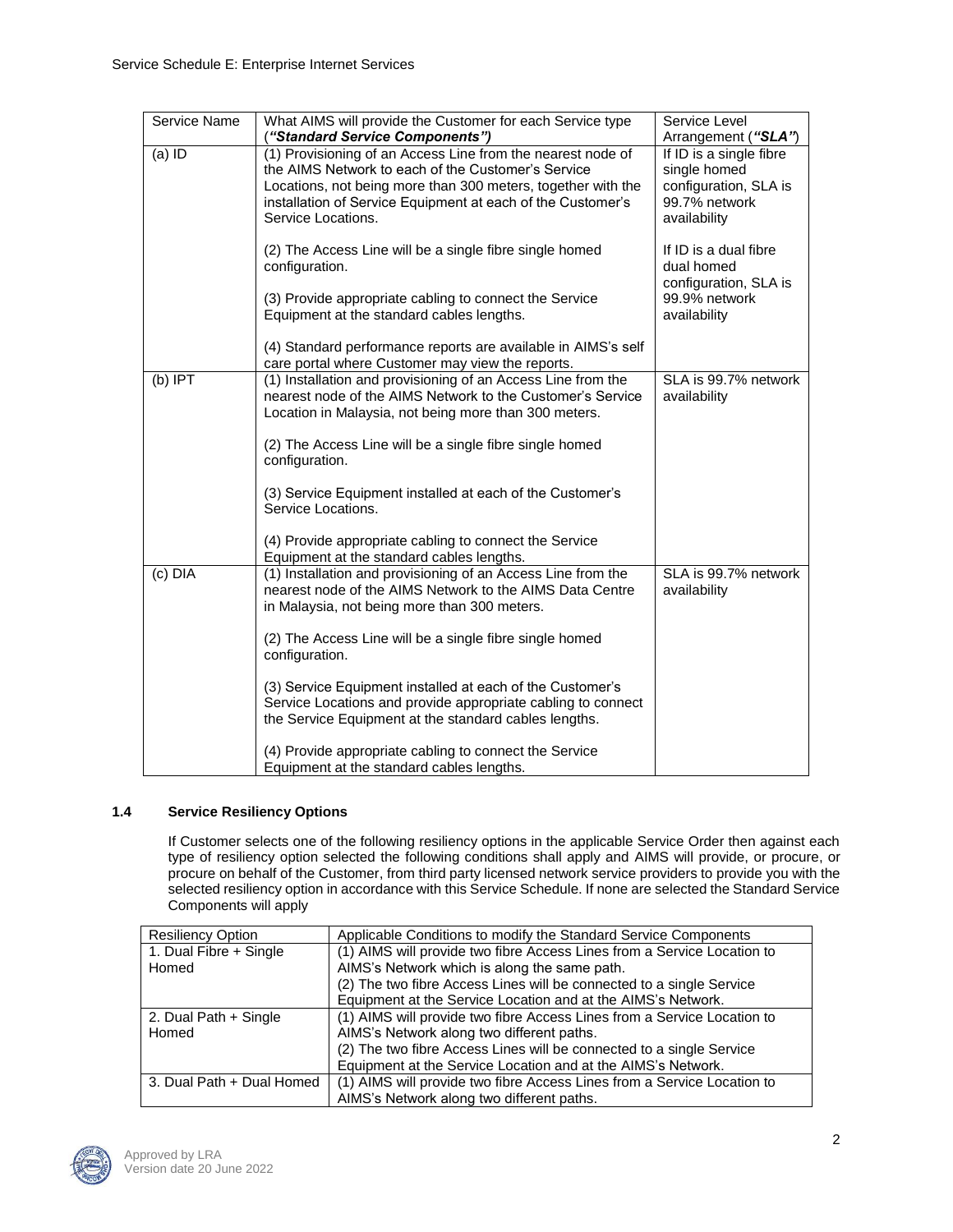| <b>Resiliency Option</b> | Applicable Conditions to modify the Standard Service Components             |
|--------------------------|-----------------------------------------------------------------------------|
|                          | (2) The two fibre Access Lines will be connected to a two Service           |
|                          | Equipment at the Service Location and at the AIMS's Network.                |
|                          |                                                                             |
| 4. Dual Path + Dual      | (1) AIMS will provide one fibre Access Line from a Service Location to      |
| Service Provider         | AIMS's Network along a single path.                                         |
|                          | (2) AIMS will procure as your agent a second fibre Access Line from a third |
|                          | party service provider to connect from the same Service Location that the   |
|                          | AIMS Access Line is at.                                                     |
|                          | (3) The AIMS Access Line will be connected to a Service Equipment at the    |
|                          | Service Location and to the AIMS's Network.                                 |
|                          | (4) The OLNO Access Line will be connected to the third party service       |
|                          | provider's equipment at the same Service Location (as in (3) above) and to  |
|                          | the third party service provider's network.                                 |

## **1.5 Service Limitation**

- **1.5.1** Save for Services being provided by AIMS to the Customer which are procured or procured on behalf of the Customer from third party licensed network service providers the bandwidth subscribe for the Service is subject to Internet Protocol (IP) overhead loss of bandwidth within the standard ratio of not more than 6% against the Customer's subscribed bandwidth. Such a loss of bandwidth is to be treated as within normal parameters and is an acceptable industry norm. Customer must access AIMS's approved speed test system (available at [http://speed.time.com.my/\)](http://speed.time.com.my/) to obtain the actual bandwidth utilisation reading. AIMS will not recognise nor be bound by any speed test results on Customer's subscribed bandwidth unless such results are obtained through AIMS's approved speed test system.
- **1.5.2 Service Interruption/Fault:** Unless Paragraph 11 (SLG) applies, the Customer may experience interruptions or faults to the Service, and Customer shall report such interruptions and faults to the Service Desk. AIMS does not warrant that the Service is error-free, without interruption or fault.
- **1.6 Service Subscription.** You may subscribe for any of the above Service types as is evidenced by the applicable plan, Service Order and/or the Order Detail form; and accordingly the terms herein shall be applicable as may be appropriate.
- **1.7 Value-Added Services.** The following value added services may be subscribed by the Customer if the Customer has subscribed for the Qualifying Service, as specified below.

| No. | Value added service                                       | Description                                                                                                                                                                                                                                                                                                                            | <b>Qualifying Service</b> |
|-----|-----------------------------------------------------------|----------------------------------------------------------------------------------------------------------------------------------------------------------------------------------------------------------------------------------------------------------------------------------------------------------------------------------------|---------------------------|
| 1)  | Internet Direct for Disaster<br>Recovery (" <b>iDR</b> ") | Dedicated Internet link that comes<br>with secondary Internet connectivity<br>for disaster recovery purpose to a<br>disaster recovery service provider.<br>The secondary link is on passive<br>mode and only be activated once<br>the customer declares a disaster.<br>Bandwidth options start from 2Mbps<br>up to 10Gbps.             | Internet Direct           |
| 2)  | Secured Internet                                          | This is an Internet connectivity with<br>high performance security<br>protection, firewall and anti-DDoS<br>features. It is a pre-bundled solution<br>that comes with Internet Direct<br>service (as described above).<br>dedicated firewall, and DDoS<br>protection (DDoS Shield).<br>Bandwidth options from 10Mbps up<br>to 900Mbps. | Internet Direct           |

AIMS may periodically revised or update the above value added service or introduce new value added services, which would be subject to the specific terms and conditions.

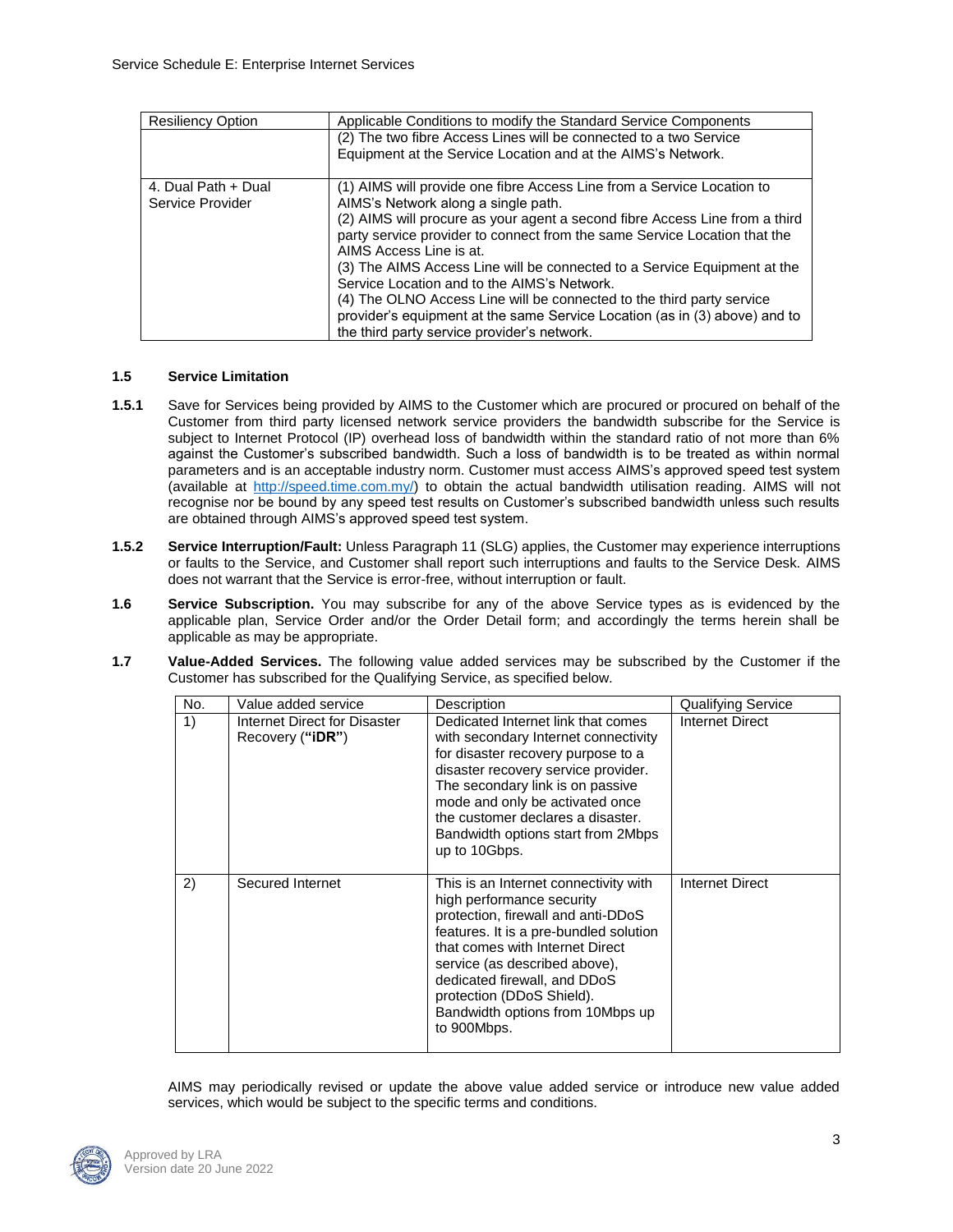**1.8 Managed Services.** The Customer may subscribe for a Managed Service at any time, and if the Managed Service subscribed is to commence on a date after the SCD of the Qualifying Service, the Managed Service will commence on the date notified by AIMS, and notwithstanding anything to the contrary in this Service Schedule or the General Terms, the Initial Service Term of the Qualifying Service will be automatically extended so that the expiry date of the Managed Service and the Qualifying Service are the same.

## **2. SERVICE PROVISION**

### **2.1 General**

2.1.1 If AIMS must change a Service due to incomplete or inaccurate information provided by the Customer, AIMS may, in its reasonable discretion, charge the Customer such additional charges that may be incurred for carrying out such a change.

## **2.2 Service Cancellation by Customer**

- 2.2.1 Notwithstanding Clause 3.1 of the General Terms, Customer may cancel a Service Order for the Service identified in this Service Schedule in the case of:
	- (a) ID, the applicable value added service (as specified in Paragraph 1.7 herein) or DIA Service types, 100 days after the CRD has lapsed;
	- (b) IPT, 180 days after the CRD has lapsed;

and such cancellation shall be without any liability to pay any Charges, costs or expenses or the Cancellation Charges (unless otherwise prescribed in this Service Schedule). For the avoidance of doubt, the references to "CRD" in this Paragraph refers to the original or first CRD as specified in the Service Order form and not to any revisions thereof (other than if revisions to the CRD is done pursuant to Paragraphs 2.3.1, 2.3.2(a) below or pursuant to Customer's request).

2.2.2 If the Customer cancels a Service Order other than as permitted by the terms in this Service Schedule, the Customer shall pay the Termination Charges and Cancellation Charges which AIMS will invoice the Customer, unless waived by AIMS.

### **2.3 Service Cancellation by AIMS**

- 2.3.1 AIMS shall complete the installation works by the CRD unless AIMS experiences delays due to causes beyond its control, Force Majeure Event, or acts or omissions of third party suppliers. If AIMS is of the opinion that the CRD may not be achieved AIMS may notify the Customer of the revised CRD.
- 2.3.2 If the Customer delays or fails to perform any of its obligations in this Service Schedule, including Paragraph 3.1, before the CRD, then at AIMS's option, AIMS may upon notice to the Customer, either:
	- (a) change the CRD (notwithstanding Paragraph 2.3.1 above);
	- (b) cancel the relevant Service Order(s) and the Customer shall pay the Cancellation Charges as invoiced by AIMS; or
	- (c) invoice the Customer for any reasonable charges incurred for any work that is performed by AIMS on behalf of the Customer and that is directly attributable to the Customer's failure or delay to perform where such work is necessary to provide the Services, and Customer is to pay such an invoice within fourteen (14) days from the date of receipt of this invoice. A failure to do so may result in the Service not being commissioned by AIMS by the CRD.
- 2.3.3 AIMS may, in addition to any other Paragraph in this Service Schedule, cancel a Service Order for the Services identified in this Service Schedule where:
	- (a) after the SCD, the Customer is in default of any of its obligations in this Service Schedule, and the Customer has failed, neglected or refused to remedy such defaults after receipt of a notice from AIMS to do so by the date specified in such notice, and the Customer shall pay the Cancellation Charges to AIMS;
	- (b) if it is technically not feasible to provide the Service by the CRD, and accordingly neither Party is liable to the other for any loss, costs or expense, and no Balance Charges, Termination Charges and/or Cancellation Charges are payable by Customer, other than all preparatory costs incurred by AIMS (if any).

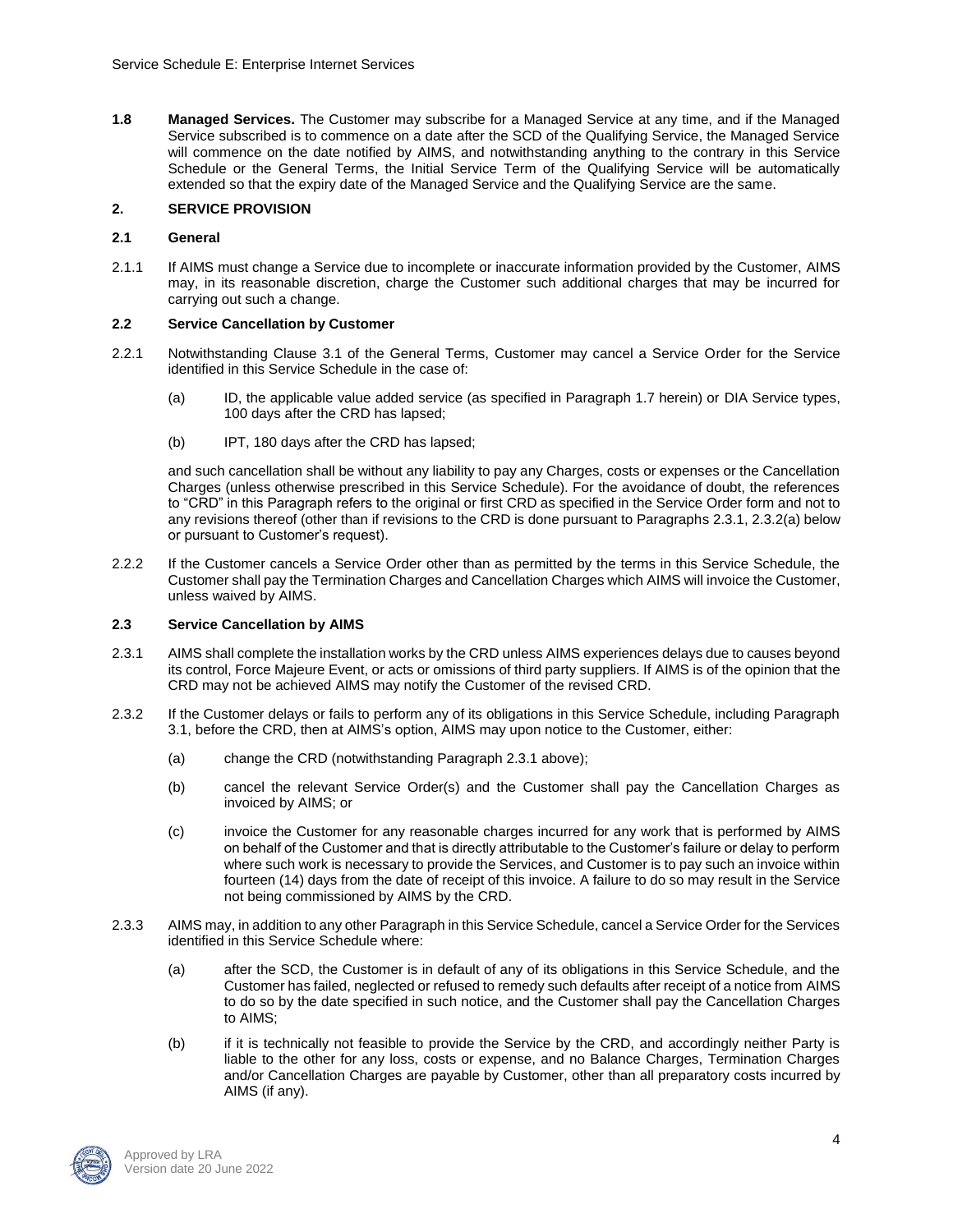## **2.4 Third Party Providers**

- 2.4.1 The Customer acknowledges and accepts that AIMS operates a neutral carrier data centre under the brand name "AIMS", and accordingly AIMS being a one-stop-centre, may provide and/or procure the Services to and/or for the Customer using third party services and/or facilities, including its Affiliates. As such, the Customer may subscribe and retain the services of one or more third party licensed network service providers to connect to the Customer Equipment, by contracting directly with such third party licensed network service provider(s). In the alternative, the Customer may, at its option, subscribe for connectivity services through AIMS as a one-stop centre, and such subscription is subject to the terms contained in this Service Schedule and in Service Schedule E (as may be applicable).
- 2.4.2 In the event that the Customer procures and subscribes the connectivity services through AIMS, the Customer further acknowledges and accepts that AIMS may contract to purchase Services from third party licensed network service providers on the Customer's behalf. The Customer agrees that in such a situation, AIMS obligations shall be limited to and back to back with the third party licensed network service providers' obligations under its contract with AIMS. The Customer shall liaise directly with AIMS, and escalate any issues pertaining to the connectivity services to AIMS and not directly with the third party licensed network service providers. In the event that the Customer contract directly with the third party licensed network service providers, then the Customer shall liaise directly with the third party licensed network service providers.
- 2.4.3 The Customer agrees to abide by any third party licensed network service providers' terms under this Paragraph 2.4 (as notified to the Customer by AIMS from time to time) and agrees to indemnify AIMS for any losses and threatened losses arising from or in connection with any claims from third party licensed network service providers resulting from any acts or omissions of the Customer or any other claims arising out of or related to the Customer's breach of such third party agreements.

### **3. SERVICE LOCATIONS**

#### **3.1 Customer's Obligations at Service Locations**

- 3.1.1 The Customer will at its own expense and prior to the CRD and in advance of any installation work by AIMS:
	- (a) ensure that all information, items or consents as may be either requested by AIMS or required in order for AIMS to supply and install the Standard Service Components or provision the Services are completed, made available or obtained at the Customer's own cost in sufficient time to enable the CRD or any revised CRD to be achieved.
	- (b) obtain all necessary consents, including consents for any necessary alterations to buildings and any consents required for the installation and use of any Standard Service Components over the Customer's network or at the Service Locations until the Service Order is terminated;
	- (c) prepare and maintain the Service Locations for the installation of Standard Service Components and supply of the Service;
	- (d) provide adequate space at the Service Locations to install the Standard Service Components, and you will make sure that the space for the Service Equipment is within reach of any other Service Equipment;
	- (e) provide a secure, continuous and appropriate electrical power supplies (AC or DC supply) for the operation and maintenance of the Service Equipment and the Service at such points and with such connections as AIMS specifies;
	- (f) UNLESS OTHERWISE AGREED, in order to mitigate any Service interruption resulting from failure in the principal power supply, provide back-up power with sufficient capacity to conform to the standby requirements of the applicable standards;
	- (g) provide a suitable and safe working and operational environment, including all necessary trunking, conduits and cable trays, in accordance with the relevant installation standards;
	- (h) notify AIMS of any health and safety rules and regulations and security requirements that apply at the Service Location;
	- (i) provide any electricity points required by AIMS;

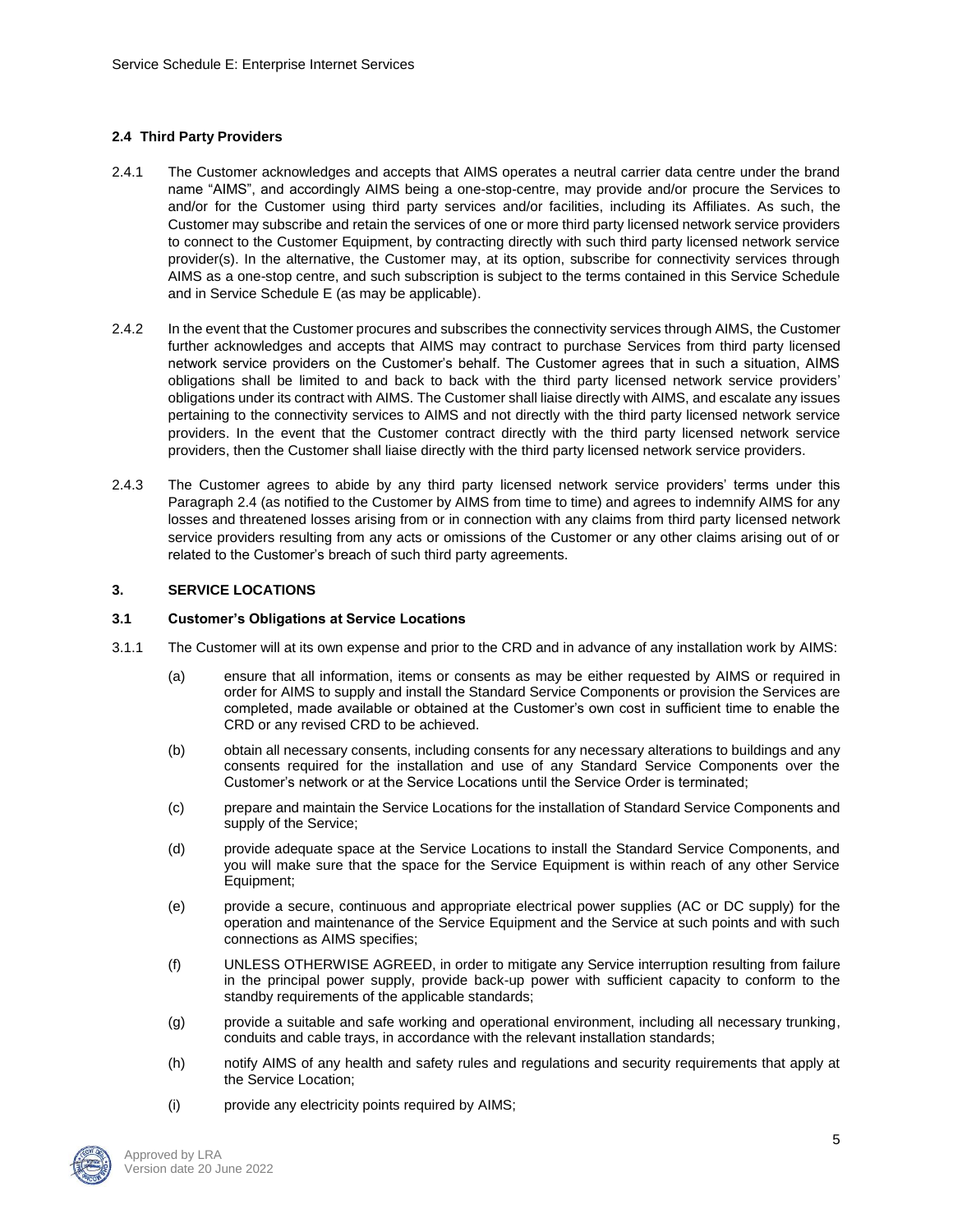- (j) provide any openings in buildings required to connect such Service Equipment to the Access Lines;
- (k) provide internal cabling between the Service Equipment and any Customer Equipment, as appropriate;
- (l) take up or remove any fitted or fixed floor coverings, ceiling tiles and partition covers in time to allow AIMS to undertake any necessary installation or maintenance of the Service and carry out afterwards any work that may be required to make good any cosmetic damage caused during the installation or maintenance of the Service; and
- (m) ensure that any floor loading limits will not be exceeded.
- (n) carry out any work that may be required after installation to make good any cosmetic damage caused during the installation or maintenance of the Service;
- (o) Customer grants AIMS or shall procure or assist in the procurement of rights for AIMS to install, place and affix the Standard Service Components at the designated areas in the Service Locations until the expiry of the Term.
- 3.1.2 The Customer will comply with AIMS's reasonable requests that are necessary for reasons of health and safety, environment, sustainability, security or quality or performance of the Services.

### 3.1.3 **Right of Entry ("RoE").**

- (a) **Prior Notification.** Upon reasonable notice from AIMS, and unless (b) below applies, the Customer grants the requisite Permissions that are reasonably necessary for AIMS and AIMS Team to enter, remain upon or exit the Service Location at all reasonable times to install or maintain the Standard Service Components or Services including set up, deliver and manage the Service, recover or remove any Service Equipment and perform its obligations under this Service Schedule.
- (b) **Customer to obtain 3rd Party RoE.** Customer shall promptly obtain the necessary third party Permissions from the landlord, building manager or joint management board (as applicable to a Service Location) for AIMS and AIMS Team to Use the Service Location, and such Permission shall subsist until expiry of the Term, at no charge to AIMS. Customer is to provide AIMS with a copy of such Permission as soon as it receives the same.
- **3.2 Use of Service Location:** AIMS may Use the Service Location, at no charge to AIMS, until the Service Order is terminated. If AIMS's Use of the Service Location is subject to any charges by any third party, such charges shall be reimbursed by Customer and included in all invoices from AIMS to Customer.

### **3.3 Vacating Premises.**

3.3.1 If the Customer intends to vacate the Service Location, the Customer is to notify AIMS at least six (6) months prior to vacating the Service Location, in order that AIMS may prepare for the orderly cessation and removal of the Service and all Service Equipment.

### 3.3.2 **Substituting Service Location**

- (a) If the Customer intends to substitute a Service Location for another location ("Substituted Service Location") because it intends to vacate the first mentioned Service Location, the Customer shall notify AIMS in writing at least one-hundred and twenty (120) days before the proposed date to vacate the first mentioned Service Location, and provide details of the Substituted Service Location.
- (b) AIMS will undertake a survey of the Substituted Service Location to determine its suitability and what if any will the costs be to undertake such a substitution. The cost of the survey will be borne by the Customer, unless waived by AIMS.
- (c) After completion of the survey, AIMS shall give Customer a quote for such substitution and only if Customer agrees then AIMS shall undertake the substitution, and AIMS will invoice the Customer for all Extra Charges incurred in providing the Service to the Substituted Service Location and the decommissioning of the first-mentioned Service Location.

### **4. AIMS & CUSTOMER'S EQUIPMENT**

**4.1 Title & Ownership:** All equipment, apparatus and cables marked as AIMS's or third party licensed network service providers (*"Service Equipment"*) shall belong to AIMS or third party licensed network service providers respectively. All equipment and apparatus identified as Customer's, which are not Service Equipment and includes equipment or apparatus of any third party engaged, contracted or appointed by Customer (*"Customer Equipment"*) shall belong to or be deemed to belong to Customer for the purposes of

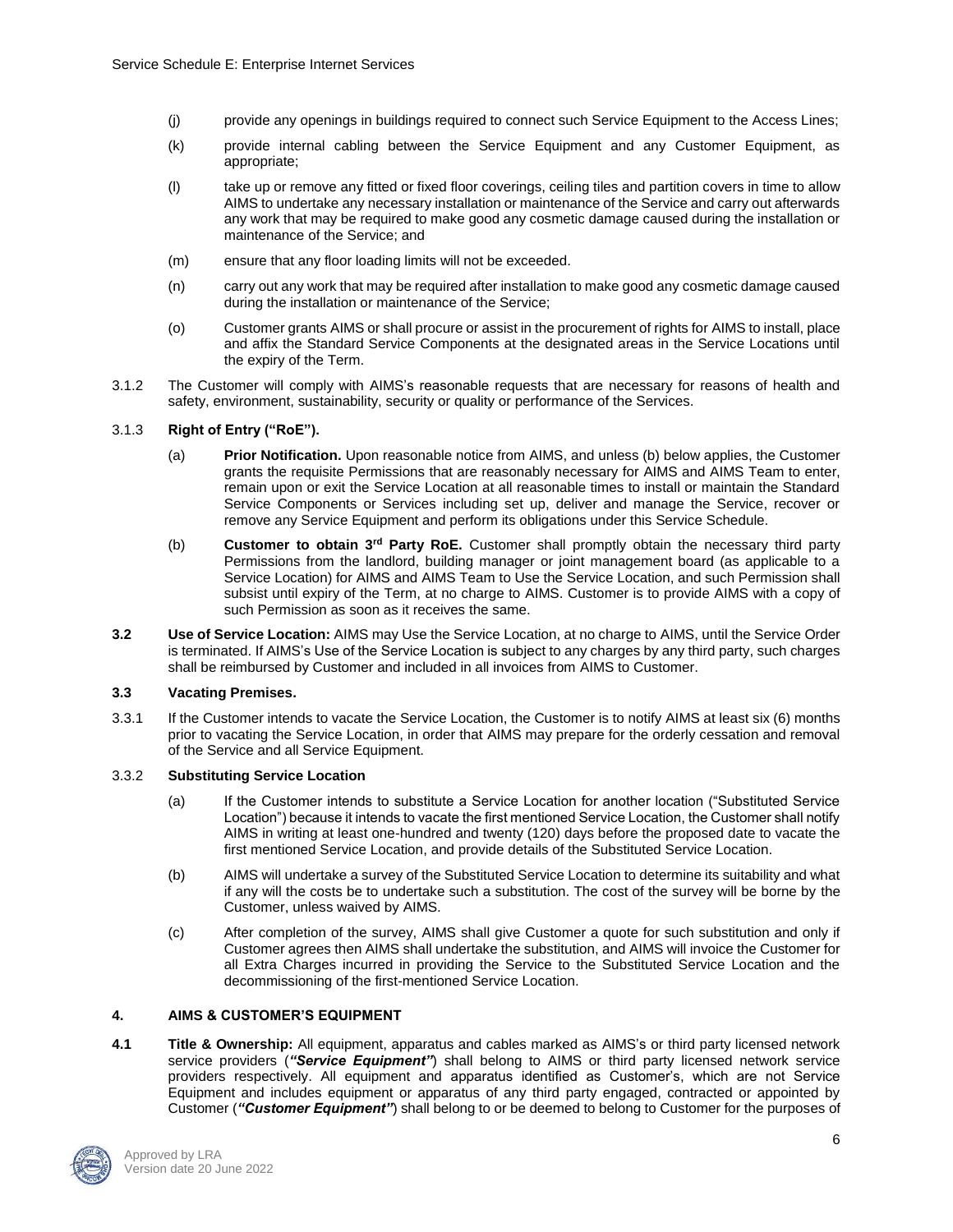this Service Schedule. Nothing herein contained shall be construed as passing the legal and/or beneficial title in the Standard Service Components or Customer Equipment to either the Customer or AIMS (respectively).

#### **4.2 Customer Equipment.**

#### 4.2.1 **Customer's Responsibility.**

- (a) The Customer is responsible for the provision, installation, configuration, monitoring and maintenance of any Customer Equipment connected to the Service Equipment or used in connection with a Service, including managing the configuration and software updates to Customer Equipment at each and every Service Location.
- (b) The Customer shall ensure that any Customer Equipment so connected or used is connected and used in accordance with the relevant instructions and safety and security procedures applicable to the use of that Customer Equipment.
- (c) The Customer shall ensure that any Customer Equipment that is connected to the Service or that is used, directly or indirectly, in relation to the Service is (i) connected using the applicable AIMS Network termination point, unless you have AIMS's permission to connect by another means, and used in accordance with any instructions, standards, safety and security procedures applicable to the use of that Customer Equipment; (ii) adequately protected against viruses and other breaches of security; (iii) technically compatible with the Service and will not harm or damage Service Equipment, the AIMS Network, any OLNO's network or any of AIMS's suppliers' or subcontractors' networks or equipment; (iv) configured to align with the Service; and (v) approved and used in accordance with relevant instructions and Applicable Law;
- (d) The Customer is responsible for the cable connecting the Service Equipment to the Customer Equipment, unless otherwise agreed by AIMS.
- (e) The Customer solely and exclusively owns and retains all right, title and interest, whether express or implied, in and to any and all data in or within the Customer's Equipment. The Customer acknowledges and accepts that AIMS and/or its Affiliates does not exercise control over the data in or within the Customer's Equipment. The Customer hereby agrees that the risks (including theft, loss or damage) in all the data in or within the Customer's Equipment, Customer's Equipment or any other property of the Customer, its servants, agents, contractors, licensees and/or invitees, installed located and stored at the Service Location shall remain with the Customer, and AIMS shall not in any way be liable for any loss or damage to the data in or within the Customer's Equipment, Customer's Equipment and/or any of the aforesaid properties unless such loss or damage is caused directly by any gross negligence on the part of AIMS and/or its Affiliates.
- 4.2.1A. The Customer agrees to abide with any direction, order or notice issued by an appropriate authority (being MCMC, PDRM, MACC or the Government of Malaysia, as the case may be) either requiring access to the Customer's Equipment and/or data in or within the Customer's Equipment. In the event of any inspection and/or investigation and/or confiscation by the appropriate authority and/or regulators, the Customer acknowledges and agrees that AIMS and/or its Affiliates shall not be liable and/or responsible for any losses and/or damages which may arise due to such inspection and/or investigation and/or confiscation of the data in or within the Customer's Equipment, Customer's Equipment or any other property of the Customer, its servants, agents, contractors, licensees and/or invitees, installed located and stored at the Service Location.
- 4.2.2 **Type Approved:** The Customer shall ensure that any Customer Equipment attached or connected (directly or indirectly) to the Service Equipment by the Customer is technically compatible with the Service and type approved for that purpose under any Applicable Law. AIMS does not make any commitment with respect to the interoperability between the Service Equipment and Customer Equipment.
- 4.2.3 **Disconnecting Customer Equipment:** If Customer Equipment connected to a Service Equipment is neither type approved nor agreed by AIMS, AIMS may require the Customer to remove the same. If the Customer does not do so within 14 days, then AIMS may disconnect the Customer Equipment and suspend the Service until the Customer Equipment is typed approved or AIMS's agreement (which agreement is not unreasonably delayed or conditioned) is provided.

#### **4.3 AIMS's Equipment**

4.3.1 **Prior approval required:** Service Equipment may be connected to the Customer Equipment if Customer either approves in writing (which approval is not unreasonably delayed, conditioned or refused), or if Customer does not object (in which case Customer is deemed to have approved the same). If AIMS request for

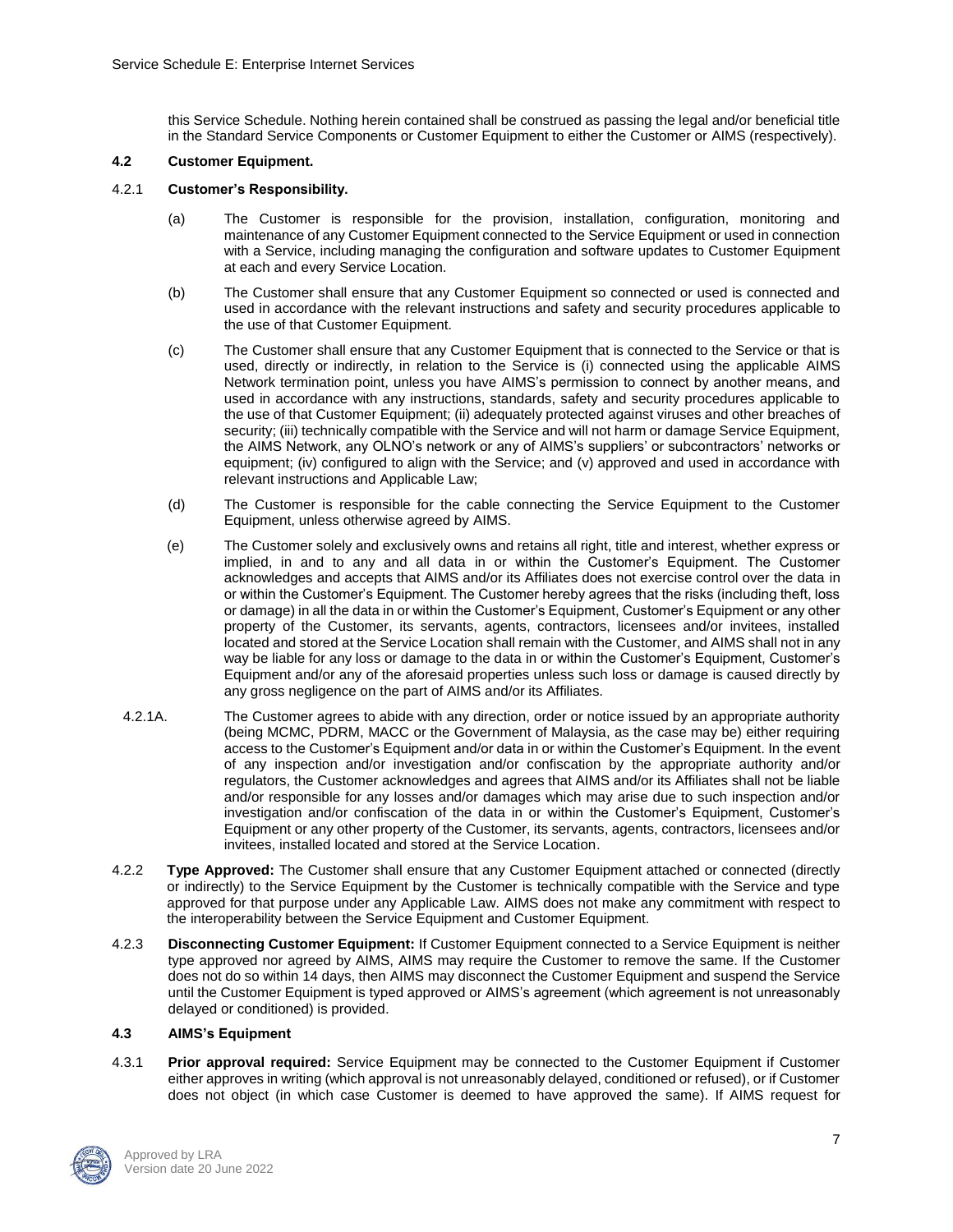Customer's approval and Customer does not reject within three (3) days, the Customer shall be deemed to have approved the connection of the Service Equipment to the Customer Equipment.

4.3.2 **Replacement of Service Equipment:** If any Service Equipment is found to be faulty, is damaged, malfunctions or is at 'end of useful life', AIMS shall remove and replace such Service Equipment or part thereof at AIMS's own cost, UNLESS if it is due to a breach of Paragraph 4.3.3 or due to Paragraph 4.3.4.

### 4.3.3 **Protection of Service Equipment:** The Customer is

- (a) to take all reasonable care to protect and safeguard the Service Equipment as if the same were their property, whilst the Service Equipment is at the Service Location;
- (b) The Customer will not move, add to, modify or in any way interfere with the Service Equipment, nor permit any other person (other than a person authorised by AIMS) to do so;
- (c) not to remove or re-locate the Service Equipment or any part thereof, (other than pursuant to AIMS's written consent), AIMS may recover the cost or expense incurred by AIMS as a result of any lost or wasted time locating the Service Equipment and/or any failed visits;
- (d) not to dispose, damage or destroy the Service Equipment or any part thereof (other than pursuant to AIMS's written consent), the Customer shall indemnify AIMS against all claims, losses, costs, expenses and liabilities (including any fines levied upon AIMS) incurred by AIMS as a consequence thereof and Customer shall further pay AIMS the Termination Charges;
- (e) not to do anything to the Service Equipment other than pursuant to a written instruction from AIMS nor perform any jointing or splicing, or connect any other cable or equipment as an electrical connection;
- (f) not to remove any mark, word, number or distinguishing feature appearing on the Service Equipment.
- 4.3.4 **Damage to Service Equipment.** The Customer will be liable to AIMS for any loss of or damage to the Service Equipment or any part thereof whilst at the Service Location (including all costs and expense of rectifying or replacing such Service Equipment (including manpower, transportation and installation costs), other than if due to a Force Majeure Event, fair wear and tear, or acts or omissions of AIMS or AIMS Team, if:
	- (a) such loss or damage is due to:
		- (i) negligent acts or omissions of the Customer, its servants or agents; or
		- (ii) negligent acts or omissions of the Customer, its servants or agents that causes
			- (1) electrical power surge, fluctuation of voltage, poor electrical power quality or poor or lack of earthing;
			- (2) a failure or malfunction of the environmental control system (if required to mitigate the risk of overheating to Service Equipment or any Customer's Equipment which then affects the Service Equipment); or
			- (3) water (including from a sprinkler) or other fire prevention/protection system to be triggered,
	- (b) after Customer approves or is deemed to have approved the connection of the Service Equipment to the Customer Equipment, such damage or destruction is as a result of being connected to the Customer Equipment.

## **5. RENEWAL OF INITIAL SERVICE TERM.**

5.1 Unless Customer notifies AIMS in writing at least 90 days before the expiry of the Initial Service Term, that the Initial Service Term is not to be renewed, the Service shall be automatically renewed for the same duration as the Initial Service Term, on the same General Terms, the terms in this Service Schedule.

## **6. SPECIAL CONDITIONS FOR SPECIFIC SERVICE TYPES**

Notwithstanding anything to the contrary in the General Terms or elsewhere in this Service Schedule, if the Service is:

### **6.1 ID or DIA Service type**

**6.1.1 with a Burstable Plan:** If Service subscribed is either an ID or DIA service type only, with Burstable Plan (as specified in the Service Order), then the following conditions apply:

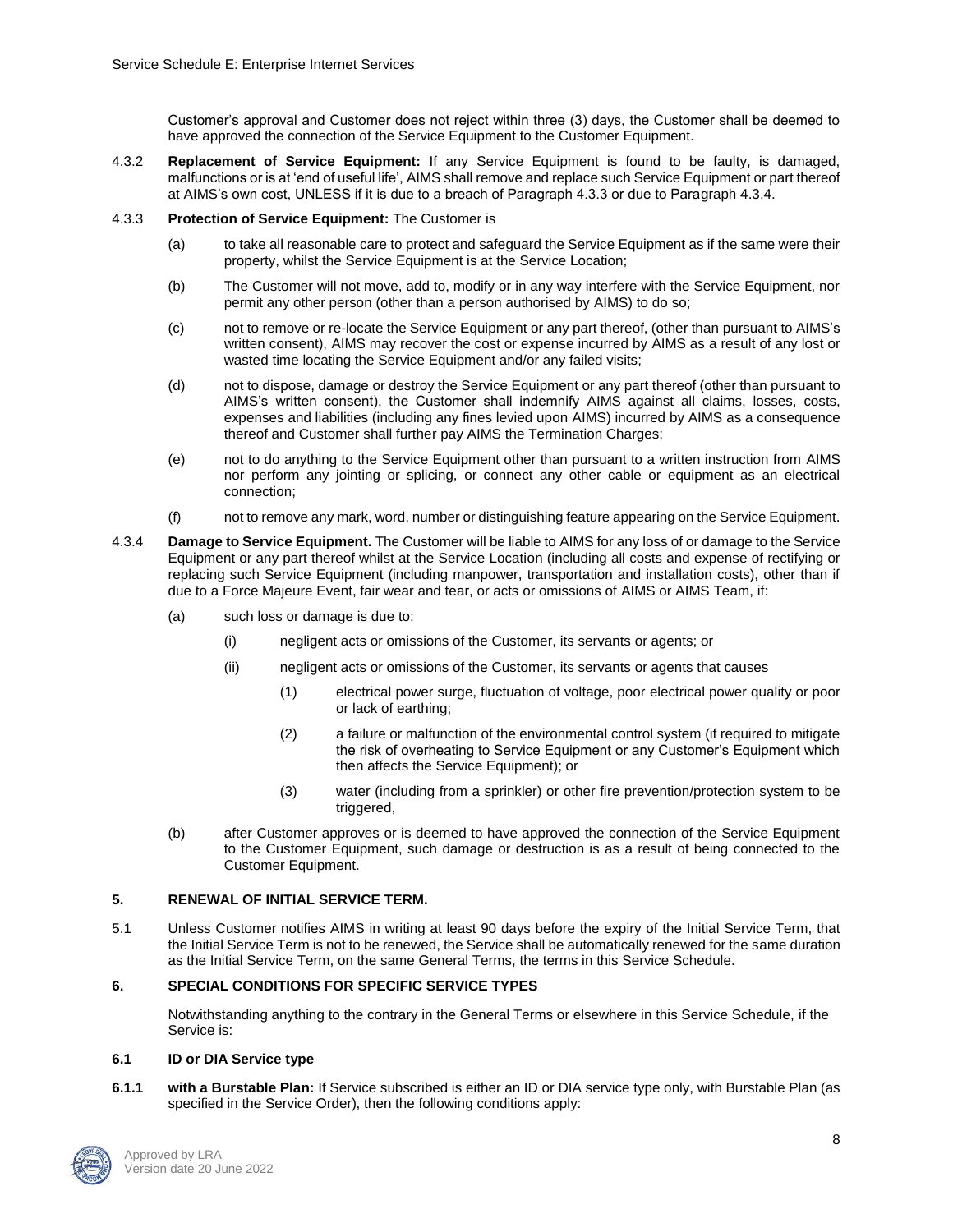- (a) AIMS will procure from the third party network licensed service providers to make available on an "always-on" basis additional bandwidth not more than 100% of the subscribed bandwidth of the ID or DIA Service type unless otherwise stated in the Service Order form, but in any event not more than the 100% of the subscribed bandwidth. If the Service Order form is left blank then the maximum 100% subscribed bandwidth shall be applicable;
- (b) AIMS will configure the system accordingly. Any change to the original configuration after the Service is provisioned may be requested by Customer but Customer may have to pay additional charges that AIMS may impose;
- (b) If the additional bandwidth is used for not more than 36 hours in a month, then there is no Extra Charge that Customer is to pay AIMS;
- (c) If the additional bandwidth is used for 36 hours and more in a month, then (i) for the first 36 hours, no Extra Charge and (ii) for the time thereafter being from the 36<sup>th</sup> hour Customer will be charged the Extra Charge based on the unit rate as specified in the quotation issued by AIMS before the Service was subscribed.
- (d) The total additional bandwidth used by Customer is to determine the  $95<sup>th</sup>$  percentile.
- (e) The Extra Charge will be issued in the invoice in the next Billing Cycle.
- (f) This plan is activated by Customer accessing AIMS's self care portal, which shall be deemed to be confirmation by Customer of using this plan.
- **6.1.2 with a Bandwidth on Demand Plan:** If Service subscribed is ID or DCIA Service type, with Bandwidth on Demand Plan (as specified in the Service Order), then the following conditions apply:
	- (a) AIMS will make available additional bandwidth equal to 200% of the subscribed bandwidth of the ID or DCIA Service type when Customer request. This service requires the Customer to manage the utilization through AIMS's self care portal. Customer agrees to be bound by actions it takes via the AIMS self care portal;
	- (b) The additional bandwidth requested will be in multiple of 5Mbps.
	- (c) If after a request for additional bandwidth is made, and whether or not the Customer actually uses the additional bandwidth the Customer shall pay AIMS the Extra Charges for the additional bandwidth, calculated by multiplying the bandwidth unit rate (being RM per month per Mbps) as specified in the quotation provided by AIMS to Customer prior to the subscription of the Service by the number of 5Mbps blocks.
	- (d) The additional bandwidth will be provisioned from the date recorded in the selfcare portal until the next Billing Cycle.
	- (e) The Extra Charge will be issued in the invoice in the next Billing Cycle.
	- (f) This plan is activated by Customer accessing AIMS's selfcare portal, which shall be deemed to be confirmation by Customer of using this plan.

### **6.2 IPT Service type**

- 6.2.1 This Service is only applicable if the Customer has been assigned an AS number by APNIC, and which the Customer provides AIMS with a valid confirmation of such AS number assignment.
- 6.2.2 This Service is only to be used for the Customer's own use and for the Customer's End-Users only, and for the purposes of this Paragraph the "Customer's End-Users" are either those persons who are either employed by the Customer or who are students of the Customer.
- 6.2.3 The provision of this Service type is on the express condition that the Customer cannot and does not resell, lease, sub-let or grant any rights to a third party whereby such third party can connect its network or access the Service in order to be able to use the Service (whether such a grant is via a commercial or non-commercial arrangement with the Customer) or by whatever means (including deeming that such third party is an enduser of the Customer).
- 6.2.4 If Customer terminates the IPT Service either before the expiry of the Initial Service Term or the Renewed Service Term, other than due to the fault of AIMS, then Customer shall pay AIMS the Balance Charges and the Termination Charges.

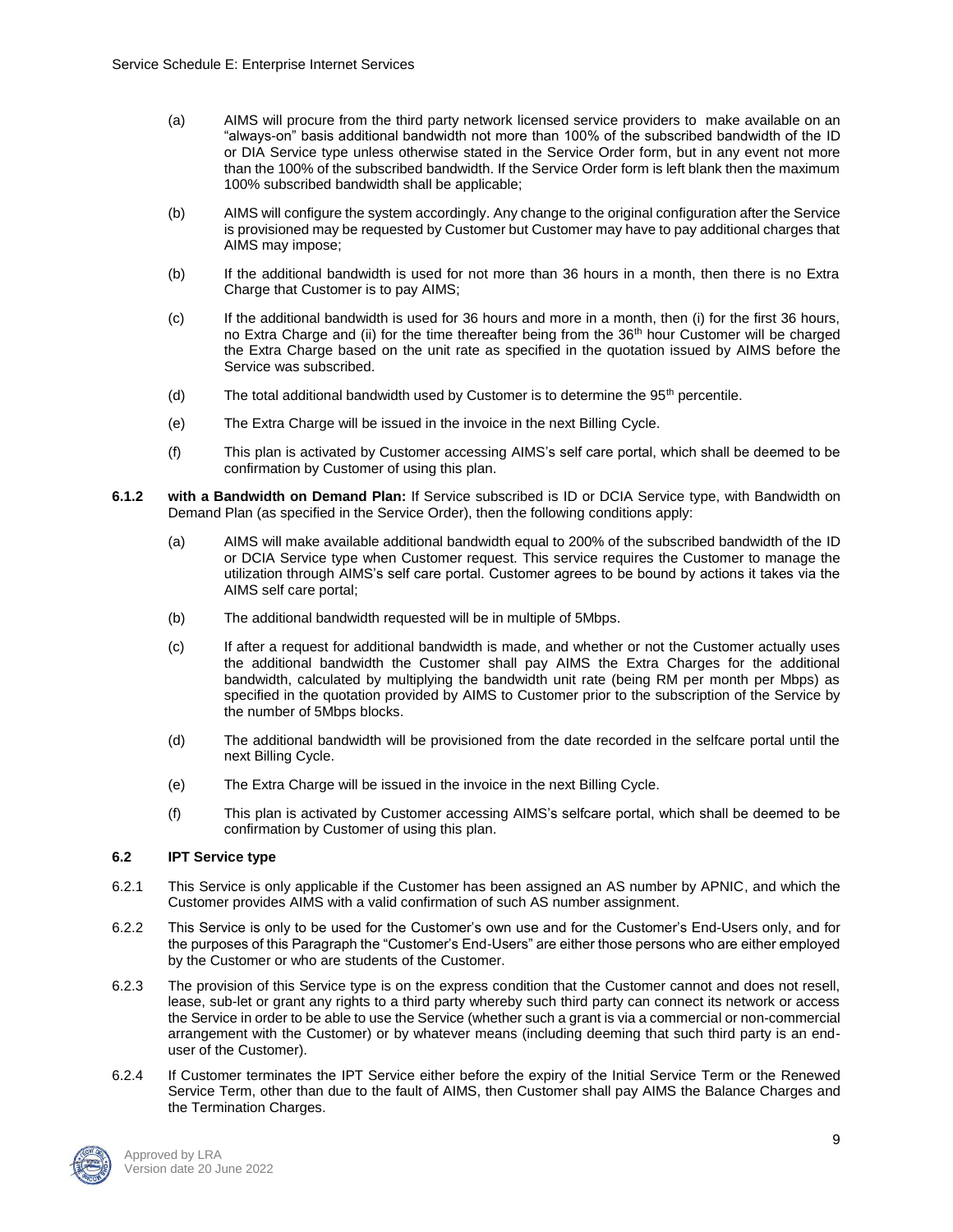- 6.2.5 If termination by Customer is pursuant to Clause 8.1 General Terms then Customer does not have to pay the Balance Charges or any Termination Charges.
- 6.2.6 If Customer requires any performance reports from AIMS, Customer is to request of the type of information that AIMS is to report to Customer, and AIMS will use its reasonable endeavours to provide the requested information in the form of a report (as determined by AIMS). If the information to be provided by AIMS requires AIMS to incur any costs and expense, then prior to providing such report to the Customer, AIMS will submit a quotation and if Customer agrees then the provision of the reports will be subject to the payment of additional charges as set out in the quotation, by the Customer. AIMS may add these additional costs to the periodic invoices AIMS issues to the Customer.
- **6.3 Value-Added Services ("VAS")**. The terms in this Service Schedule as applicable to the Qualifying Service shall apply to the specific VAS as subscribed, except as modified by the terms in this Paragraph 6.3, which are the applicable special conditions for the specified value added services that is subscribed by Customer:
- 6.3.1 Each of the specified value-added service comprises the Standard Service Components and at the service level arrangement as specified below:

| Service Name            | What AIMS will provide the Customer for each Service<br>type ("Standard Service Components")                                                                                                                                                                                                                | Service Level Arrangement<br>"SLA")                                                                          |
|-------------------------|-------------------------------------------------------------------------------------------------------------------------------------------------------------------------------------------------------------------------------------------------------------------------------------------------------------|--------------------------------------------------------------------------------------------------------------|
| $(1)$ iDR               | (1) Must have an existing ID Service type subscription<br>or subscribes for a new ID Service.                                                                                                                                                                                                               | If iDR is a single fibre single<br>homed configuration, SLA is<br>99.7% network availability                 |
|                         | (2) Provisioning of an Access Line from the nearest<br>node of the AIMS Network to the Customer's disaster<br>recovery service provider in Malaysia, not being more<br>than 300 meters, not being more than 300 meters from<br>the nearest node and is a single path/single homed<br>service configuration. | If iDR is a dual fibre dual<br>homed configuration, SLA is<br>99.9% network availability                     |
|                         |                                                                                                                                                                                                                                                                                                             |                                                                                                              |
| (2) Secured<br>Internet | (1) Must have an existing ID Service type subscription<br>or subscribes for a new ID Service.<br>(2) The Access Line will be a single fibre single homed                                                                                                                                                    | If Secured Internet is a<br>single fibre single homed<br>configuration, SLA is 99.7%<br>network availability |
|                         | configuration.                                                                                                                                                                                                                                                                                              |                                                                                                              |
|                         | (3) Provide appropriate cabling to connect the Service<br>Equipment at the standard cables lengths.                                                                                                                                                                                                         |                                                                                                              |
|                         | (4) Standard performance reports are available in<br>AIMS's self care portal where Customer may view the<br>reports.                                                                                                                                                                                        |                                                                                                              |

- 6.3.2 If you wish to subscribe for the value added service different from the Standard Service Components, you will notify AIMS in writing and AIMS may provide a quotation to you. If you agree to the quotation, then a separate written agreement will be entered between the Parties prior to the installation and provisioning of the value added service.
- 6.3.3 If you subscribe for the value added service after you have subscribed for the Qualifying Service, notwithstanding anything to the contrary in this Service Schedule, the value added service will commence on its SCD but in any event the Initial Service Term of the Qualifying Service will be extended such that the date when the Qualifying Service expires shall be the same as when the value added service expires.
- 6.3.4 If the VAS is iDR, the following additional conditions apply:
	- (a) The Customer shall procure the appropriate disaster recovery site complete with all necessary elements to perform a disaster recovery from a third party data centre service provider or from AIMS (under a separate Service Order).
	- (b) Notwithstanding any delay or failure to cross connect or interconnect the iDR Service with the disaster recovery site, the iDR Service shall be commissioned by AIMS and the Customer shall pay and continue to pay the Charges.

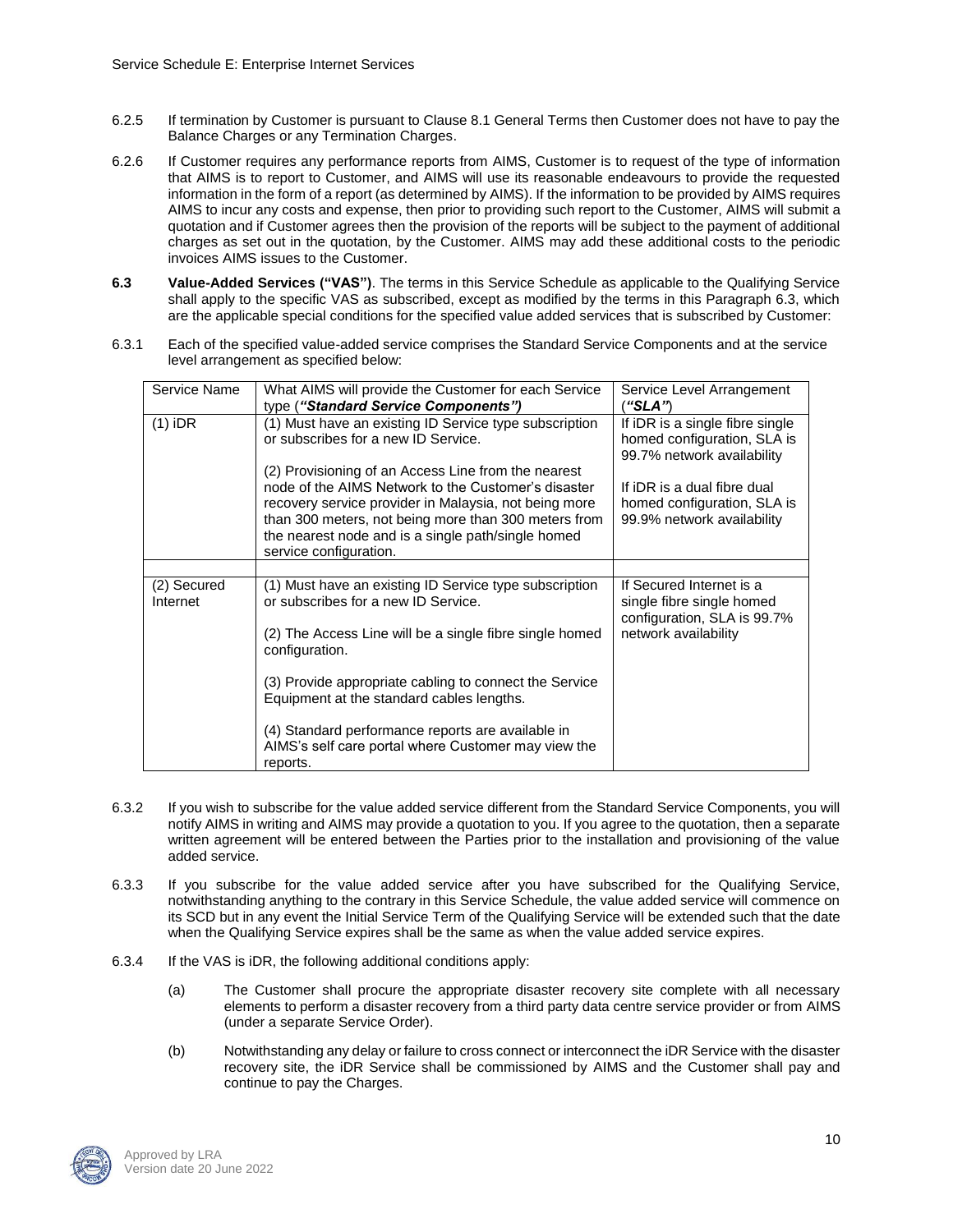- (c) The Customer shall continue to pay the Charges even if the Customer's ability to use the disaster recovery services has been terminated by either the Customer or the disaster recovery service provider, is barred, suspended or deactivated by the disaster recovery service provider or the disaster recovery service provider has migrated its data centre to another location different from where the iDR Service was originally provided to. This Paragraph shall apply even if the disaster recovery service provider is AIMS, as such disaster recovery services are wholly independent of the subscribed Service in this Service Schedule.
- (d) If the Customer request AIMS to change the Service Location from the place where the disaster recovery service provider was first located to the new location, and if AIMS so agrees, AIMS may charge the Customer for all costs and expenses that is incurred by AIMS to implement such a change.
- (e) If Customer terminates the iDR Service, then the Balance Charges and Termination Charges shall be applicable, except if the termination is pursuant to Clause 8.1 General Terms.
- 6.3.5 If the VAS is Secured Internet, the following additional conditions apply:
	- (a) This VAS is identical with the Managed Service type identified as "Managed Security" in Service Schedule G, and the terms in Service Schedule G pertaining to Managed Security shall apply mutatis mutandis as if Secured Internet is Managed Security.
	- (b) If Customer terminates the Secured Internet VAS, then the Balance Charges and Termination Charges shall be applicable, except if the termination is pursuant to Clause 8.1 General Terms.

### **PART B – SERVICE DELIVERY AND MANAGEMENT**

## **7. OUR OBLIGATIONS**

### **7.1 Service Delivery/Provisioning**

- 7.1.1 Before and/or by the CRD or any revised CRD, AIMS will:
	- (a) use reasonable endeavours to meet the CRD.
	- (b) procure all local authority permissions, consents and approvals (*"ROW Consents"*) that are necessary for AIMS to provision the Service at the Service Locations;
	- (c) comply with all reasonable health and safety rules and regulations and reasonable security requirements that apply at the Service Location(s) and are notified to AIMS in writing, but AIMS will not be liable if, as a result of any such compliance, AIMS is in breach of any of its obligations under this Agreement;
	- (d) provide you with contact details for the helpdesk that you will be able to contact to submit Service requests, report Incidents and ask questions about the Service (*"Service Desk"*);
- 7.1.2 Service Locations Technical Surveys
	- (a) AIMS will (where necessary) arrange for any technical surveys to be conducted before the CRD to confirm the availability of a suitable Access Line to the Service Location(s) and the suitability of the Service Locations;
	- (b) The technical surveys are to be completed in sufficient time so that the CRD may be met, unless the engineering work required makes it impracticable for the CRD to be achieved. In such a case, AIMS shall notify the Customer of the revised CRD;
	- (c) If the surveys identify that additional engineering work is required in order to provide a suitable Access Line to the Service Location(s), AIMS may provide a new quote to Customer, detailing the charges that the Customer will need to pay for the engineering work to be completed.
	- (d) Within 14 days of AIMS providing the quote, Customer is to either accept or reject the quote, and if Customer:
		- (i) rejects the quote, AIMS will cancel the applicable Service Order for the provision of Service and AIMS will have no obligation to provide the Service nor will the Customer be liable for any Cancellation or Termination Charges;

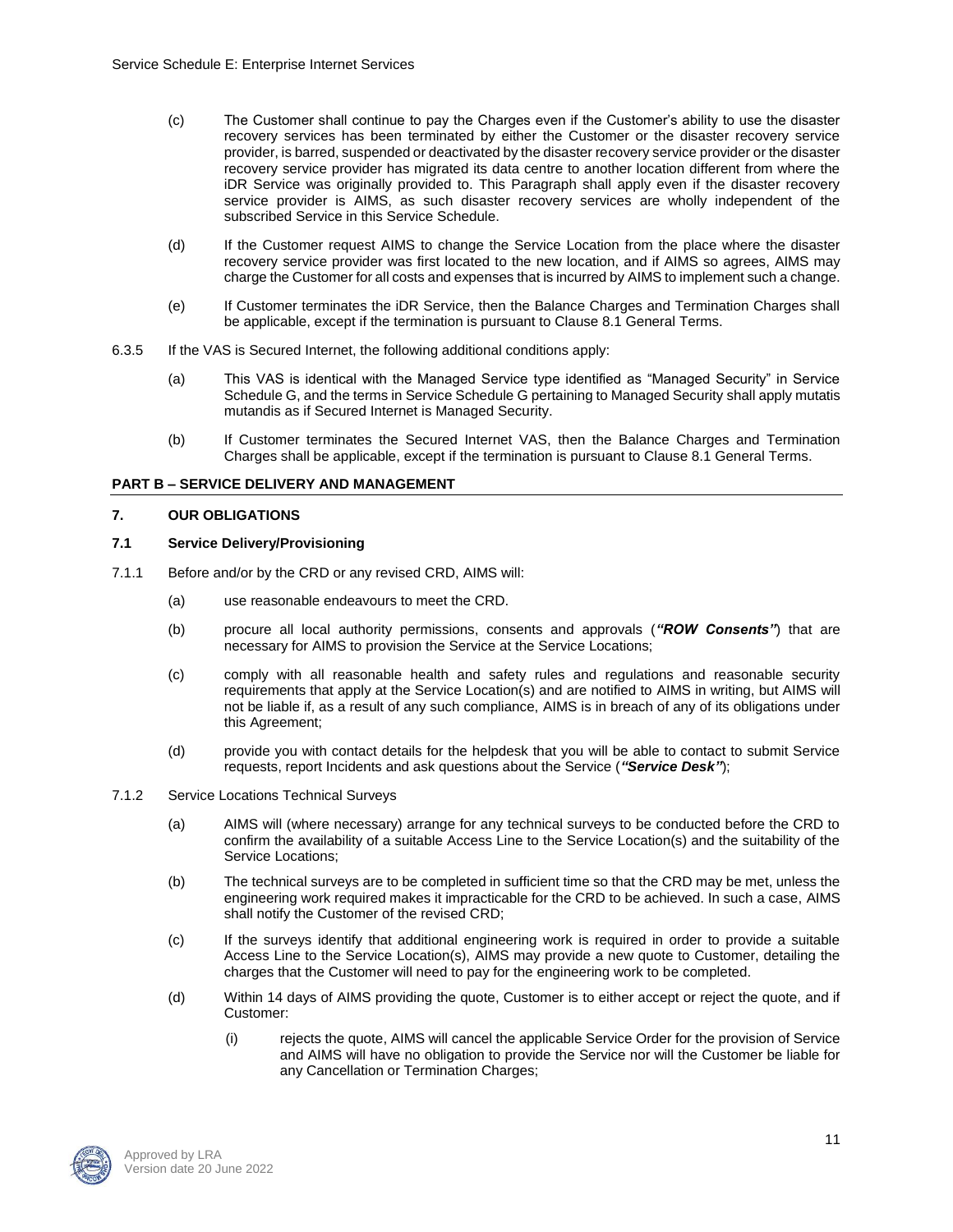- (ii) accepts the quote, then AIMS will either (1) cancel the existing Service Order to the affected Service Location and generate a new Service Order for the affected Service Location or (2) issue a variation to the existing Service Order to reflect the agreement of the Customer to pay the additional charges for the engineering works and in either case will arrange for the additional engineering works to be carried out and completed by the revised CRD will be provided.
- **7.2 Commissioning of the Service:** After completing the installation works, AIMS or third party network licensed service providers will:
	- (a) prior to conducting the Service Acceptance Test, inform Customer of the date of the SAT to be present to witness the SAT;
	- (b) on the SAT date, conduct a series of standard tests on the Service to ensure that it is configured correctly;
	- (c) if the SAT is successful, AIMS will issue the SAT Form to the Customer; which SAT form will, *inter alia*, state the SCD; and
	- (d) if the Customer does not return or sign the SAT Form (at the designated place) within three (3) days of the SAT Form being issued, the Customer shall be deemed to have accepted the results of the SAT and concurred with the information stated in the SAT Form including the SCD.
- **7.3 During Operation:** On and from the SCD, AIMS or third party network licensed service providers:
	- (a) will respond and use reasonable endeavours to remedy an Incident without undue delay if AIMS detects or if you report an incident to the Service Desk;
	- (b) will work with the relevant supplier or OLNO (as the case may be) to restore Service as soon as practicable during Local Contracted Business Hours if AIMS detects, or if you report an Incident on the Access Line;
	- (c) where AIMS has a web portal for Customer's access, we will maintain such a web portal to provide you with online access to performance reports; and
	- (d) may carry out any maintenance to the Standard Service Components (including to and/or upgrading of AIMS's Network) from time to time and will endeavour to inform you: (i) at least five (5) days before any such maintenance work is to commence, however, AIMS may inform you with less notice than normal where maintenance is required in an emergency; and (ii) without undue delay for scheduled Access Line maintenance by a 3<sup>rd</sup> party supplier or OLNO.
- **7.4 The End of the Service:** Upon expiry of the Term, AIMS will disable the Customer's ability to use the Service, and may either disconnect and remove any Service Equipment located at the Service Location(s) or instruct the Customer to do so. If AIMS is to disconnect and remove the Service Equipment, AIMS shall give reasonable prior notice to Customer specifying the date when AIMS intends to attend each Service Location to remove the Service Equipment. At the appointed date, Customer shall make available its personnel to witness the disconnection and removal of the Service Equipment.

### **8. CUSTOMER'S OBLIGATIONS**

- **8.1 Service Delivery:** Before and/or by the CRD or any revised CRD, the Customer will:
	- (a) provide all reasonable assistance to AIMS in securing the ROW Consents referred to in Paragraph 7.1.1 above;
	- (b) Do all things required and specified in Paragraph 3.1.1 above;
	- (c) provide AIMS with any information reasonably required without undue delay;
	- (d) provide AIMS with the names and contact details of any individuals authorised to act on your behalf for Service management matters ("Customer Contact"), but AIMS may also accept instructions from a person who it reasonably believes is acting with your authority;
	- (e) comply with the technical specifications in the use of the Service as may be provided by AIMS periodically.

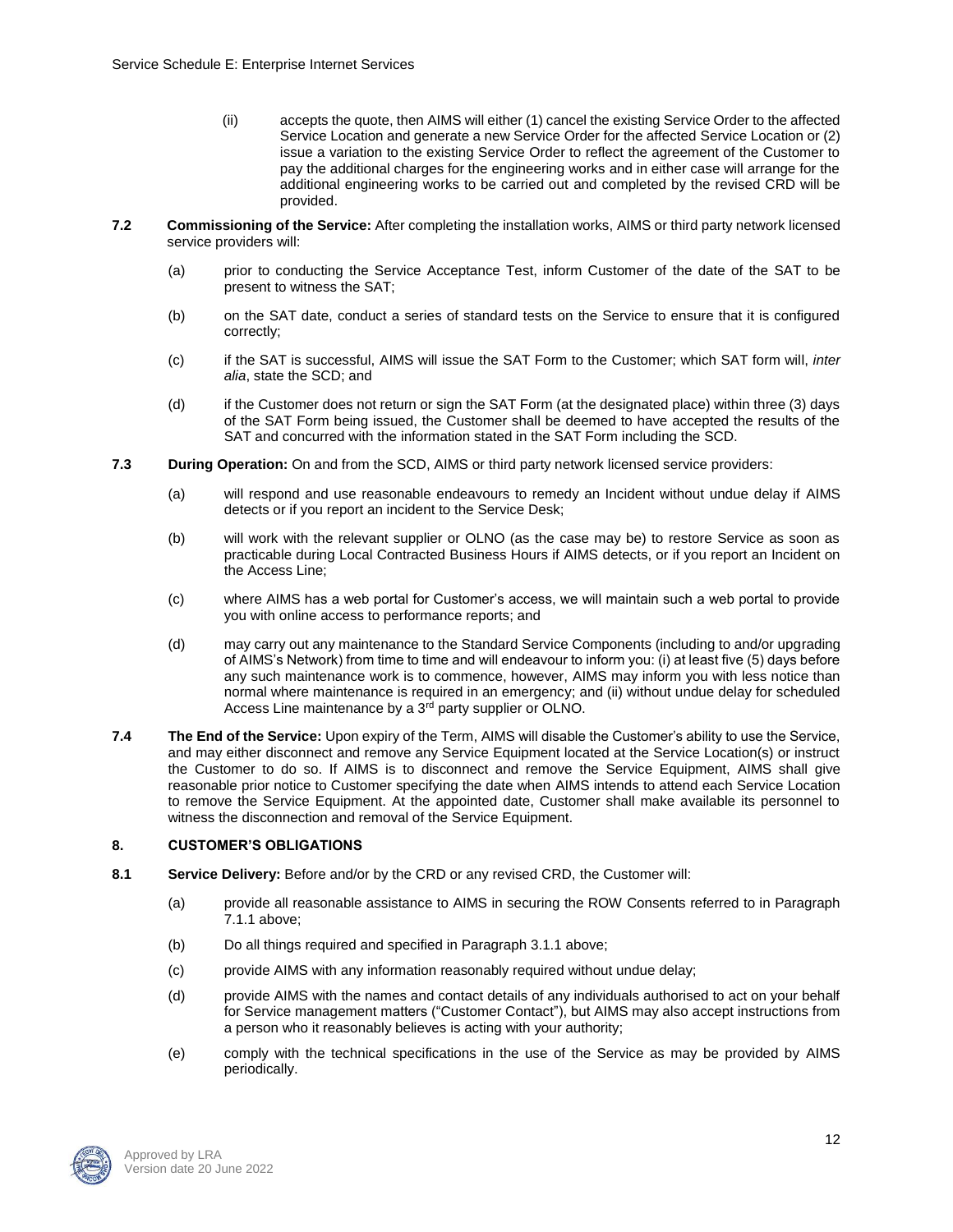- (f) provide and maintain Customer's own internal network from the customer's side of the Service Management Boundary and its interface and also ensure that the protocols and applications you use will be compatible with the Service and will operate satisfactorily when using the Service;
- **8.2 Commissioning of the Service:** After completion of the works by AIMS procured or procured on behalf of the third party licensed network service providers and upon receipt of the notice referred in Paragraph 7.2(a) above, Customer shall:
	- (a) attend to witness the SAT;
	- (b) carry out any tests at the Customer Equipment or at the Customer's side of the Service Management Boundary as may be required;
	- (c) undertake such acts or refrain from taking such acts as may be instructed by AIMS when carrying out the SAT.
- **8.3 During Operation:** On and from the SCD, you will:
	- (a) Procure and maintain any licence, permit or authorisation (*"Permit"*) that you may require to use the Service, but you agree to continue to pay the Charges even if you do not obtain such Permit.
	- (b) comply with the incident reporting procedure that AIMS provides you in respect of each type of Service;
	- (c) immediately disconnect any Customer Equipment or advise AIMS to do so at your expense, if Paragraph 4.2.3 applies;
	- (d) connect equipment to the Service only by using the specified network termination equipment (*"NTE"*) at the Service Location(s);
	- (e) take all reasonable steps to prevent unauthorised access to the Service; and
	- (f) adhere to applicable requirements specified in Applicable Laws.
- **8.4 The End of the Service:** On termination of the Service, or expiry of the Term, you will:
	- (a) provide AIMS with all reasonable assistance necessary to remove Service Equipment from the Service Location or if so instructed by AIMS, arrange for any Service Equipment located at the Service Location to be returned to AIMS;
	- (b) if instructed by AIMS in writing, disconnect any Customer Equipment from Service Equipment located at the Service Location.

### **9. SERVICE MANAGEMENT BOUNDARY**

- 9.1 AIMS will provide and manage the Service as set out in the applicable Service Order up to the Customer's side of the Service Equipment, including the provisioning, maintenance and management of all elements up to the Service Equipment that connects to the Customer Equipment (*"Service Management Boundary"*).
- 9.2 AIMS will have no responsibility for the Service beyond the Service Management Boundary.
- 9.3 Customer shall be responsible for the Service from the Customer's side of the Service Management Boundary, which is from the cross-connection port or panel at the Service Equipment that connects to the Customer Equipment at the Service Location.
- 9.4 AIMS will not be liable for any Service impairment, interruption or other impacts caused by the physical extension, except where AIMS agrees to take responsibility for ordering and managing the extension of the connectivity of the Access Line from a third party room to the Customer Equipment located at the Service Location where the Service Equipment will be installed.

### **PART C – SERVICE LEVELS**

### **10. SLAs for NETWORK AVAILABILITY**

**10.1 Service Level Arrangement:** Unless otherwise indicated in the applicable Service Order it is not mandatory for AIMS to provide SLAs to the Customer for the type of Service indicated in Paragraph 1.3 to this Service Schedule. THE SLAs PROVIDED TO THE CUSTOMERS ARE NOT SUBJECT TO ANY SERVICE CREDIT REGIME OR THE PROVISION OF ANY COMPENSATION TO THE CUSTOMER IF AIMS OR THIRD PARTY LICENSED NETWORK SERVICE PROVIDER DOES NOT MEET THE SLAs FOR ANY REASON WHATSOEVER. THE SLAs ARE PROVIDED IN GOOD FAITH OF AIMS'S WILLINGNESS TO ACHIEVE

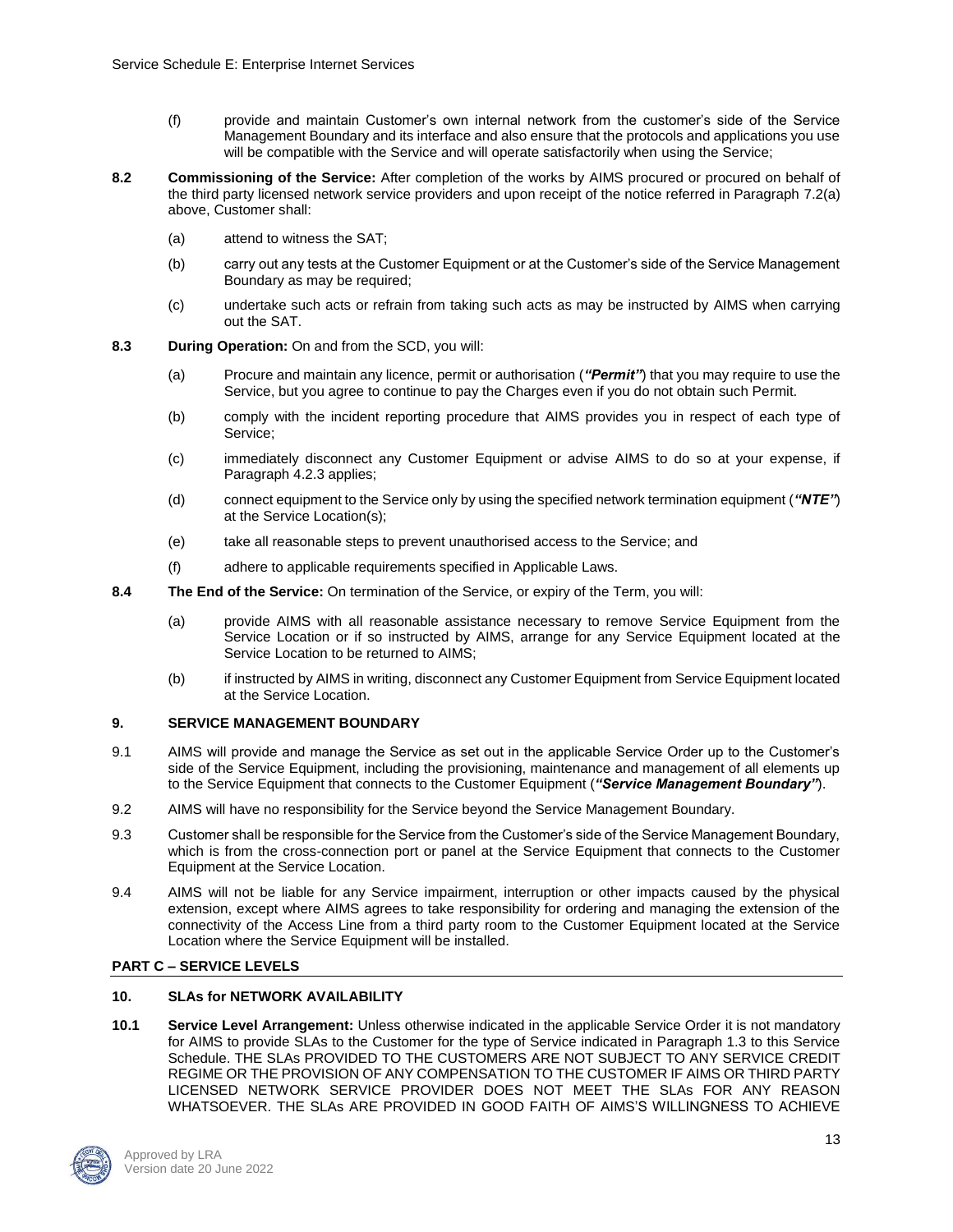THAT LEVEL OF SERVICE BUT WITHOUT ANY LIABILITY TO AIMS FOR ANY FAILURE OR NON-ACHIEVEMENT.

### **11. SLGs for NETWORK AVAILABILITY**

#### **11.1 General**

- 11.1.1 The terms set out in this Paragraph 11 are only applicable to the Eligible Service that is subscribed by the Customer, and it is expressly acknowledged by the Customer, that this Paragraph 11 does not apply to any of the Service unless the Service subscribed by Customer is the Eligible Service. Any third party network services procured and managed by AIMS, on behalf of the Customer, will be governed by the service level guarantees, if any, provided by the third party licensed network services providers.
- 11.1.2 A SLG is a guarantee issued by AIMS that AIMS's Network available uptime (*"Available Time"*) will meet the level of network availability as specified in Paragraph 11.2.1, at the percentage as selected by you in the Service Order, ESA or EMSA (as the case may be) for the Eligible Service. The SLG will always be expressed as a percentage, and AIMS will provide you with service credits as specified in Paragraphs 11.3 and 11.4 below for failure to meet the SLG.

#### 11.1.3 **Incident Reporting, Measurement and Closure:**

- (a) The Unavailable Time will be measured by AIMS starting from when Customer reports an Incident and ending when AIMS closes the Qualifying Incident.
- (b) **Incident Opening:** Customer must report all Qualifying Incidents to the Service Desk, where a trouble ticket with a reference number or identifier will be registered and opened, and AIMS will advise such information to Customer.
- (c) **Incident Closure:** AIMS will inform Customer when it believes the Qualifying Incident is cleared, and subject to sub-paragraph (d) below, will close the trouble ticket when either Customer confirms that the Incident is cleared within 24 hours after being informed by AIMS or AIMS has closed the trouble ticket after unsuccessful attempts to contact Customer, by reasonable means, in relation to the Incident and Customer has not responded within 24 hours following AIMS's attempt.
- (d) If Customer however, confirms that the Qualifying Incident is not cleared within 24 hours following being informed that the Incident is cleared, the trouble ticket will remain open, and AIMS will continue to work to resolve the Qualifying Incident.
- 11.1.4 **Attendance to Incidents Reported.** AIMS will restore the Service reported by the Customer if the Incident is a Qualifying Incident only, as quickly as possible.
- 11.1.5 The amount of the Unavailable Time for a month is the aggregate of all periods of Qualifying Incident ticket opening to its closure in that month, and this aggregate is then used as the value referred to as *"t0"* in Paragraph 11.3 below.
- 11.1.6 The amount of Unavailable Time is not accumulated from one month to the next i.e. the calculation starts from zero at the beginning of each month.

### **11.2 Scope of SLG**

11.2.1 Only Eligible Services are eligible for the SLG and the service credit regime below. The SLG is as specified for the Eligible Service identified below, and is only applicable if it is so specified in the Service Order.

| Eligible Service | Service Level Guarantee ("SLG") with connectivity configuration of |                      |
|------------------|--------------------------------------------------------------------|----------------------|
|                  | Single Fibre Single Home                                           | Dual Fibre Dual Home |
|                  | Configuration                                                      | Configuration        |
| ID               | 99.7%                                                              | 99.9%                |
| iDR              | 99.7%                                                              | 99.9%                |
| Secured Internet | 99.7%                                                              | Not Available        |

- 11.2.2 The network availability is measured from the Service Equipment to the AIMS Network for each Access Line of the Eligible Service, for so long as it is within the Service Management Boundary.
- 11.2.3 The Service Levels in this Service Schedule will not apply during any trial period of the Eligible Service.
- **11.3 Calculation of SLG:** The SLG of the Service shall be calculated based on the following formula:

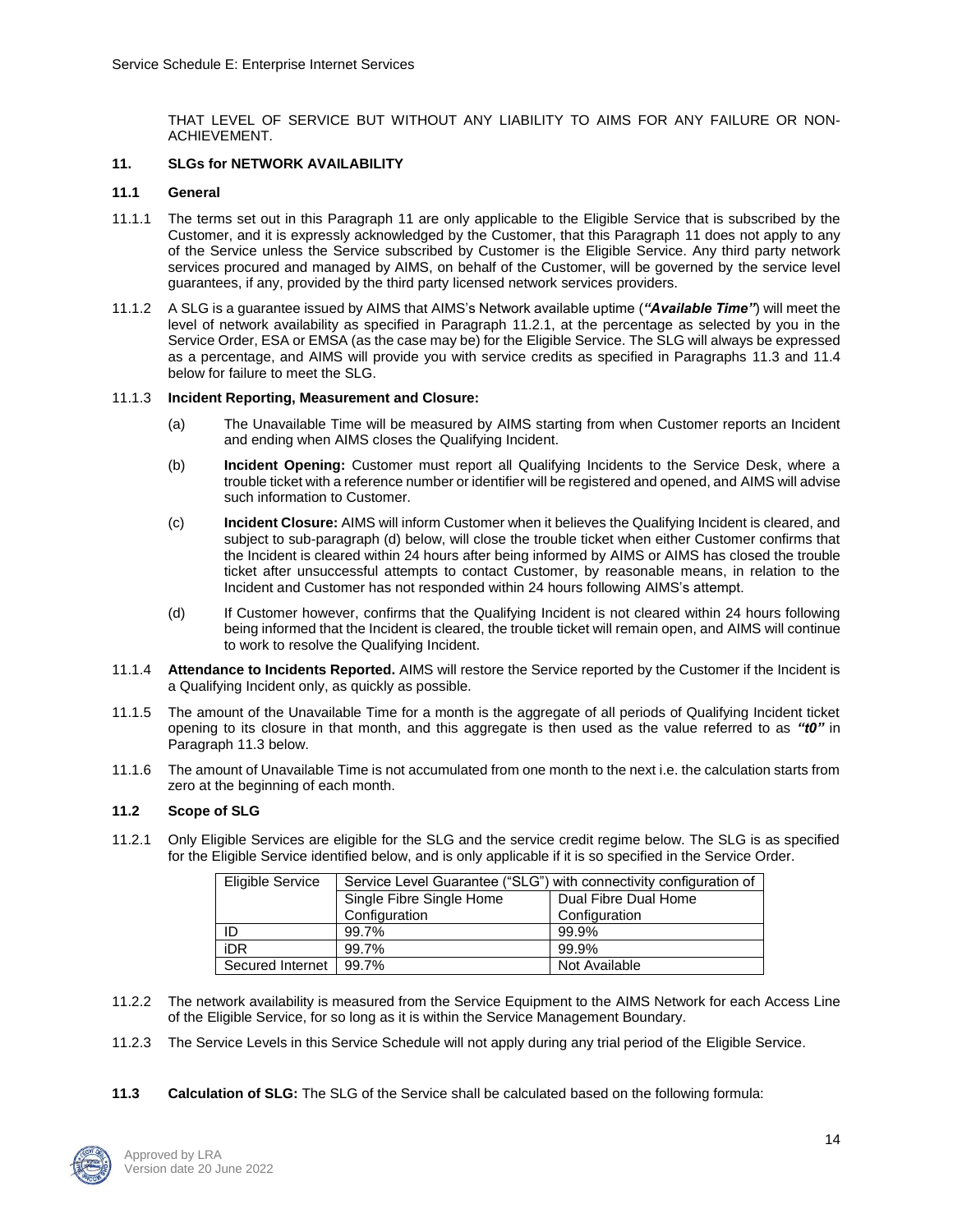$$
ASLG = A\% - (((ts - t0) \div ts) \times 100)
$$

*Where:*

*"ASLG"* is the difference between the committed SLG and the actual service level attained in a month

*"A%"* is the SLG in percentage terms selected by Customer as identified in the Service Order. *"ts"* is the Total Service Minutes per month.

*"t0"* is the Unavailable Time in minutes per month.

### **11.4 Service Credits**

- 11.4.1 In the event of network unavailability due to a Qualifying Incident, you are entitled to a service credit against the MRC payable by you.
- 11.4.2 Service credit is calculated after deducting all discounts and other special pricing arrangements from the MRC and excludes applicable governmental fees, taxes or surcharges, which will still be payable by you. The service credit will be based on MRC payout percentage as specified in Paragraph 11.4.3 below.

| Actual service level attained in a month | Service credit against MRC (%) |
|------------------------------------------|--------------------------------|
| ASLG $\geq$ A%                           |                                |
| $0.2\% \leq$ ASLG < 0.001%               |                                |
| $0.4\% \leq$ ASLG < 0.211%               |                                |
| $0.6\% \leq$ ASLG < 0.411%               |                                |
| $1.7\% \leq$ ASLG < 0.611%               |                                |
| ASLG < 1.711%                            | 10                             |

11.4.3 Service credit shall be calculated as follows, unless otherwise specified in the Service Order:

- 11.4.4 If there is any dispute between the calculation of network availability per month and total minutes of Unavailable Time; the total minutes of Unavailable Time is deemed accurate.
- 11.4.5 The Parties agree that service credits are a genuine pre-estimated of the damages that may be suffered by Customer and that the payment of any service credit by AIMS is the exclusive remedy for failure of AIMS to meet the SLG subscribed and is in full and final settlement of any claim which you may have for losses caused by the failure to meet the SLG subscribed.
- 11.4.6 Service Credits for the SLG subscribed for the Eligible Service during either the Initial Service Term or any Renewed Term, will in aggregate be up to a maximum amount equal to one hundred per cent (100%) of the MRC for the Service.
- **11.5 Eligibility to Claim Service Credit:** Customer's service credit entitlement is subject to following conditions:-
	- (a) Should you experience any disruption to your service due to network unavailability, you must immediately report the Incident to the Service Desk, with a copy to your designated client manager.
	- (b) You may request applicable Service Credits within 28 days of the end of the calendar month in which a Qualifying Incident occurred by providing details of the reason for the claim. Any failure by you to submit a request in accordance with Paragraph 11.5(b) of this Service Schedule will constitute a waiver of any claim for Service Credits for that calendar month.
	- (c) Any claim for service credit must be made in writing to AIMS, addressed to your designated client manager, together with a copy of the Service Order that evidences the application of the SLG is attached.
	- (d) Upon verification of your claim, AIMS shall issue a "Service Incident Report" ("SIR") to you as evidence of service credit payable. All service credit entitlement and claims are subject to AIMS's approval. In the event of a dispute with regards to your eligibility to make a claim or as to the quantum of the claim payable to you, AIMS's decision on the matter or issue is final.
	- (e) Upon receipt of a valid request for Service Credits in accordance with Paragraph 11.5(b), AIMS will issue you with the applicable Service Credits by deducting those Service Credits from your invoice within two billing cycles of the SIR being issued; and following expiry or termination of the Agreement where no further invoices are due to be issued by AIMS, AIMS will pay you the Service Credits within

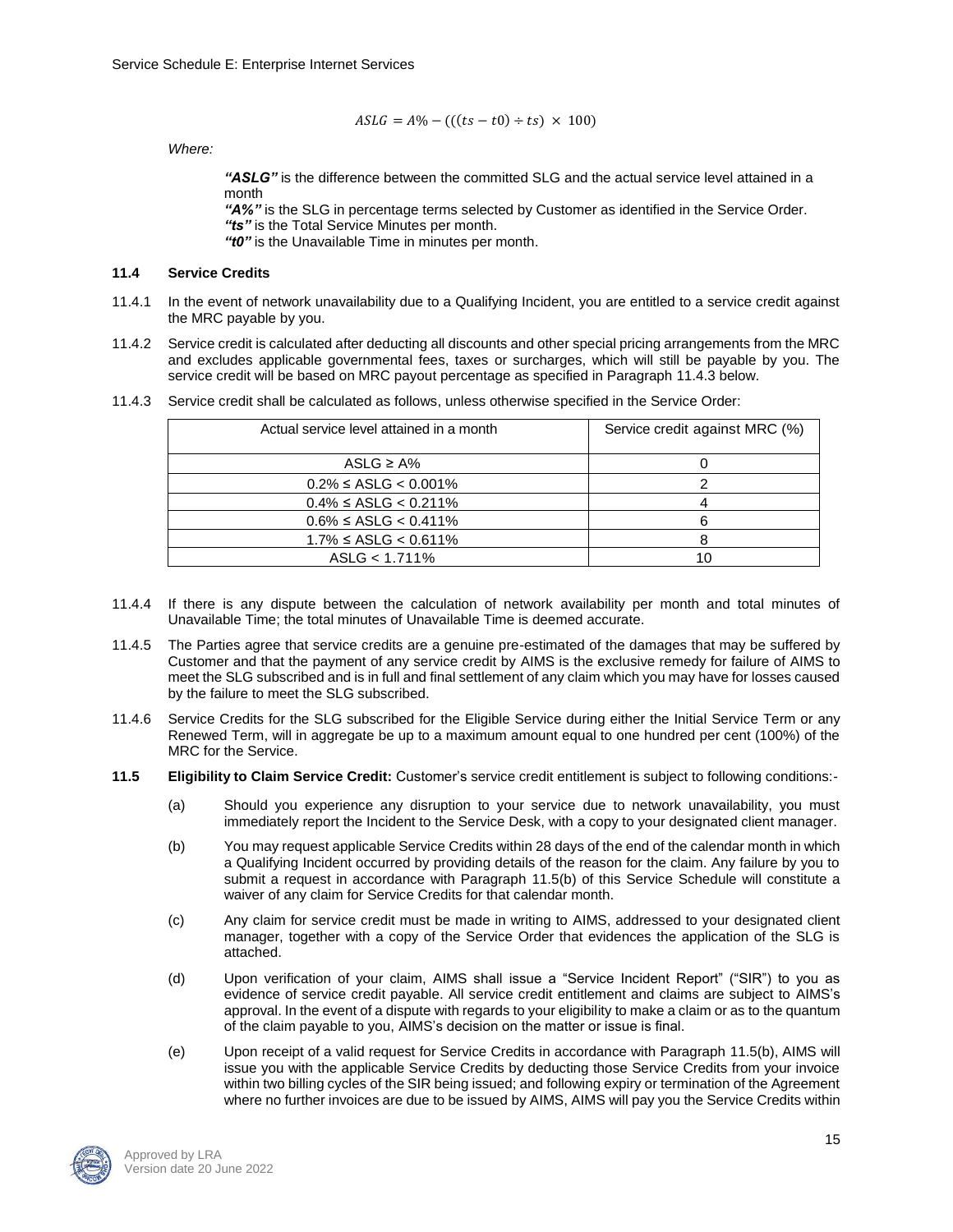a reasonable time or AIMS may set off the amount of service credit against any other outstanding charges owing to AIMS by you for any other service subscribed by you.

- **11.6 Exclusions:** The excluded events are any one or more of the following:
	- (a) Additional time taken by the Customer to perform confirmation testing after the Eligible Service is restored;
	- (b) Errors, interruptions or suspensions, without complete outage such as quality of transmission, congestion or low bit rate returns;
	- (c) Fault caused by or arising from Customer's Equipment or by your own acts, misconduct, negligence or omissions;
	- (d) Provision or restoration of the circuit(s) where special construction work is necessary or where work is required to be carried out offshore;
	- (e) Submarine cable repairs due to cable damage caused by third parties or animals, and the time taken to repair;
	- (f) Planned outages in AIMS's network subject to prior notice given to you and such notice may be published on AIMS's website. For the avoidance of doubt, where there is risk of service disruption, AIMS reserves the right to conduct planned outages without prior notice;
	- (g) Obstruction and/or delays that causes AIMS Team to be unable to commence work due to your premises or Service Location being inaccessible, unsafe or having any other inadequacy or deficiency that is material to the carrying out of the works by AIMS Team;
	- (h) Obstruction and/or delay (including the lack of co-operation by your staff and/or agents) that affects AIMS Team access of and to the Access Line;
	- (i) Damage, loss or destruction of any of the Standard Service Components;
	- (j) Damage to Service Equipment as specified in Paragraph 4.3.4 herein;
	- (k) Request by you to conduct any test on the Access Line(s);
	- (l) Request by you to suspend the Eligible Service for any reason whatsoever;
	- (m) Fault, interruption or disruption of the network or equipment of other service providers;
	- (n) Disconnection and/or reconnection of the Access Line(s), suspension or interruption of the Service pursuant to the General Terms and/or the terms in this Service Schedule, including non-payment of any Charges;
	- (o) Occurrence of a Force Majeure Event that affects the Eligible Service;
	- (p) Stolen telecommunication cables and fibre cuts that affect the Eligible Service;
	- (q) Emergency maintenance and repair that affects the Eligible Service; and/or
	- (r) Regulator intervention to the data in or within the Customer's Equipment and/or Customer's Equipment as specified in Paragraph 4.2.1A herein.
- **11.7 Point of Contact:** The contact details of unit responsible for the 24 hours x 7days per week ("24x7") fault reporting that provides network monitoring and fault management for AIMS Network, is as below. Any changes to the contact details will be notified, by either placing the information on our website or directly to you.

| <b>Postal address</b>               | 24 hour contact details                                    |
|-------------------------------------|------------------------------------------------------------|
| Level 1, Lot 14, Jalan U1/26        | Tel: 1-800-18-2828 or +603 50212188 (for outside Malaysia) |
| Hicom Glenmarie Industrial Park.    | Fax: +603 50326579                                         |
| 40150 Shah Alam, Selangor, Malaysia | E-mail: customerservice@time.com.my                        |

### **PART D – CHARGES**

### **12. CHARGES**

In addition to the Charges as defined in the General Terms and as specified in the Service Order, the following are applicable in respect of this Service Schedule.